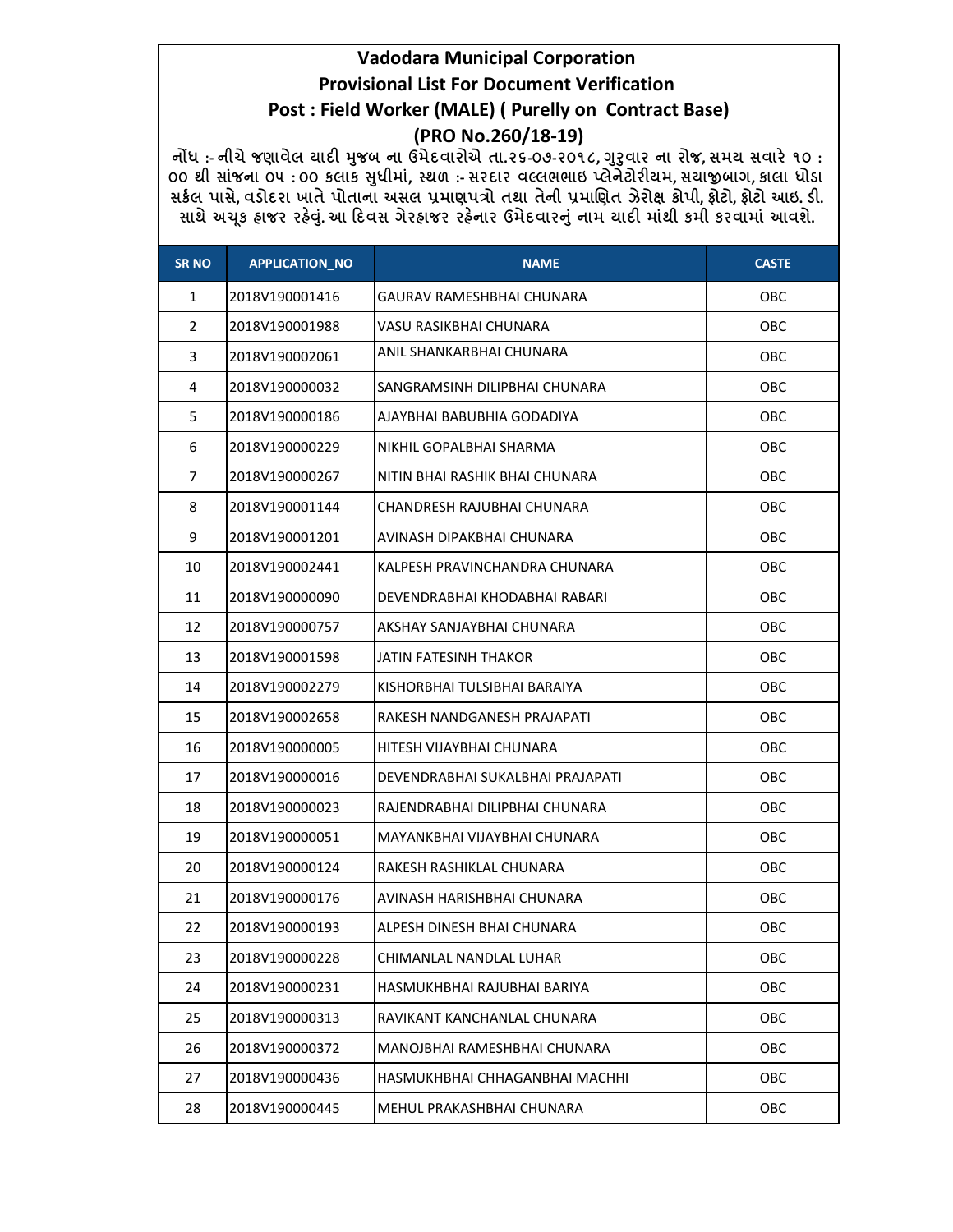| <b>SR NO</b> | <b>APPLICATION_NO</b> | <b>NAME</b>                        | <b>CASTE</b> |
|--------------|-----------------------|------------------------------------|--------------|
| 29           | 2018V190000591        | AKSHAY SANTOSHBHAI AHIRE           | OBC          |
| 30           | 2018V190000645        | BHARATBHAI RANCHHODBHAI BHALIA     | OBC          |
| 31           | 2018V190000669        | ROCKY RAYMUND MACWAN               | OBC          |
| 32           | 2018V190000750        | SUNIL POPAT GODADIYA               | OBC          |
| 33           | 2018V190000809        | ANIL ASHOKBHAI CHUNARA             | OBC          |
| 34           | 2018V190000866        | KIRANKUMAR DASHARATHBHAI PARMAR    | OBC          |
| 35           | 2018V190000976        | JIGNESHKUMAR DHIRAJLAL JAYSWAL     | OBC          |
| 36           | 2018V190000990        | KALPESHKUMAR PRAVINCHANDRA CHUNARA | OBC          |
| 37           | 2018V190001062        | AAKASH SHANTILAL CHUNARA           | OBC          |
| 38           | 2018V190001107        | MANISH RAJESHBHAI CHUNARA          | OBC          |
| 39           | 2018V190001171        | KARANBHAI KANCHANLAL CHUNARA       | OBC          |
| 40           | 2018V190001207        | CHANDRESH PRAVINBHAI CHUNARA       | OBC          |
| 41           | 2018V190001518        | AVINASH PRAKASHBHAI CHUNARA        | OBC          |
| 42           | 2018V190001746        | VIPUL BHARATBHAI CHUNARA           | OBC          |
| 43           | 2018V190001843        | NARESH BANSIBHAI CHUNARA           | OBC          |
| 44           | 2018V190002522        | NILESHKUMAR JASHBHAI PRAJAPATI     | OBC          |
| 45           | 2018V190002671        | KIRAN JAYANTIBHAI CHUNARA          | OBC          |
| 46           | 2018V190002679        | AKASH PRAKASHBHAI CHUNARA          | OBC          |
| 47           | 2018V190002751        | VICKY KISHOR BHAI CHUNARA          | OBC          |
| 48           | 2018V190002768        | KETAN BHAI RAJU BHAI CHUNARA       | OBC          |
| 49           | 2018V190000037        | KANAIYABHAI MANGALBHAI GODADIYA    | OBC          |
| 50           | 2018V190000042        | AJAYKUMAR MANGALBHAI PARMAR        | OBC          |
| 51           | 2018V190000060        | SANJAY VIJAYBHAI CHUNARA           | OBC          |
| 52           | 2018V190000063        | ARVINDBHAI NAGINBHAI GODADIYA      | OBC          |
| 53           | 2018V190000064        | RAHUL MUKESHBHAI CHUNARA           | OBC          |
| 54           | 2018V190000071        | JITENDRAKUMAR UKEDBHAI PARMAR      | OBC          |
| 55           | 2018V190000072        | DEVENDRA HARISHBHAI CHUNARA        | OBC          |
| 56           | 2018V190000078        | MANISHBHAI MANOJBHAI CHUNARA       | OBC          |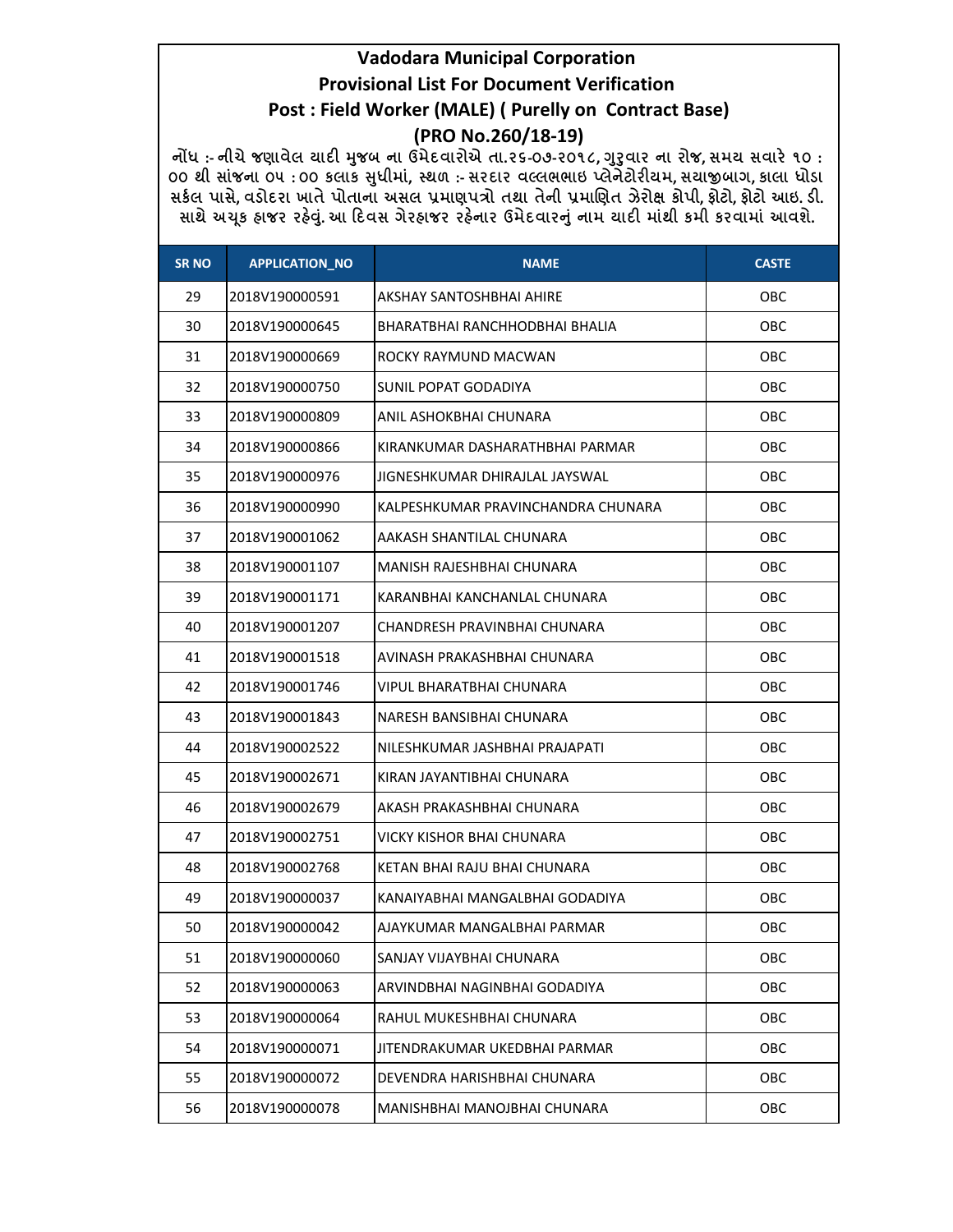| <b>SR NO</b> | <b>APPLICATION_NO</b> | <b>NAME</b>                    | <b>CASTE</b> |
|--------------|-----------------------|--------------------------------|--------------|
| 57           | 2018V190000126        | SUNIL VIJAYBHAI CHUNARA        | OBC          |
| 58           | 2018V190000146        | PRATIK DILIPBHAI CHUNARA       | OBC          |
| 59           | 2018V190000158        | HIRENKUMAR MADHUSUDAN CHUNARA  | OBC          |
| 60           | 2018V190000162        | SANTOSHBHAI RAJUBHAI GODADIYA  | OBC          |
| 61           | 2018V190000168        | DHARAMBHAI RAMESHBHAI GODADIYA | OBC          |
| 62           | 2018V190000169        | ASHWIN DAYHABHAI CHUNARA       | OBC          |
| 63           | 2018V190000234        | NILESH KISHANBHAI GODADIYA     | OBC          |
| 64           | 2018V190000235        | RAHUL JAGDISHBHAI CHUNARA      | OBC          |
| 65           | 2018V190000239        | RUPESHKUMAR ISHWARBHAI KAHAR   | OBC          |
| 66           | 2018V190000276        | DIPAKKUMAR RAMESHBHAI DANTANI  | OBC          |
| 67           | 2018V190000279        | SAGAR RAMESHBHAI GODADIYA      | OBC          |
| 68           | 2018V190000285        | ROBIN MUKESH CHUNARA           | OBC          |
| 69           | 2018V190000324        | VIJAYBHAI ATMARAM CHUNARA      | OBC          |
| 70           | 2018V190000419        | KRUNAL DIPAKBHAI CHUNARA       | OBC          |
| 71           | 2018V190000464        | RITESHKUMAR ISHWARBHAI KAHAR   | OBC          |
| 72           | 2018V190000466        | RUPESHKUMAR HARGOVIND GODADIYA | OBC          |
| 73           | 2018V190000762        | MAHESHBHAI BHIKHABHAI MACHHI   | OBC          |
| 74           | 2018V190000776        | MUKESHBHAI BHAILALBHAI BARIYA  | OBC          |
| 75           | 2018V190000792        | AKSHAYKUMAR VASANTBHAI DESAI   | OBC          |
| 76           | 2018V190000831        | DHARMESHKUMAR LALLUBHAI PATEL  | OBC          |
| 77           | 2018V190000930        | SAGAR DIPAKBHAI CHUNARA        | OBC          |
| 78           | 2018V190000957        | MOHAMMADTOSIF INAYATULLA MALEK | OBC          |
| 79           | 2018V190001012        | ABHISHEK BHARATBHAI CHUNARA    | OBC          |
| 80           | 2018V190001081        | SUNNY JAGDISHBHAI GODADIYA     | OBC          |
| 81           | 2018V190001086        | ANILKUMAR JESINGBHAI BARIA     | OBC          |
| 82           | 2018V190001104        | CHIRAG JAYANTIBHAI CHUNARA     | OBC          |
| 83           | 2018V190001113        | KARANKUMAR SATISHBHAI CHUNARA  | OBC          |
| 84           | 2018V190001251        | DIPAKKUMAR JAYANTIBHAI BHOI    | OBC          |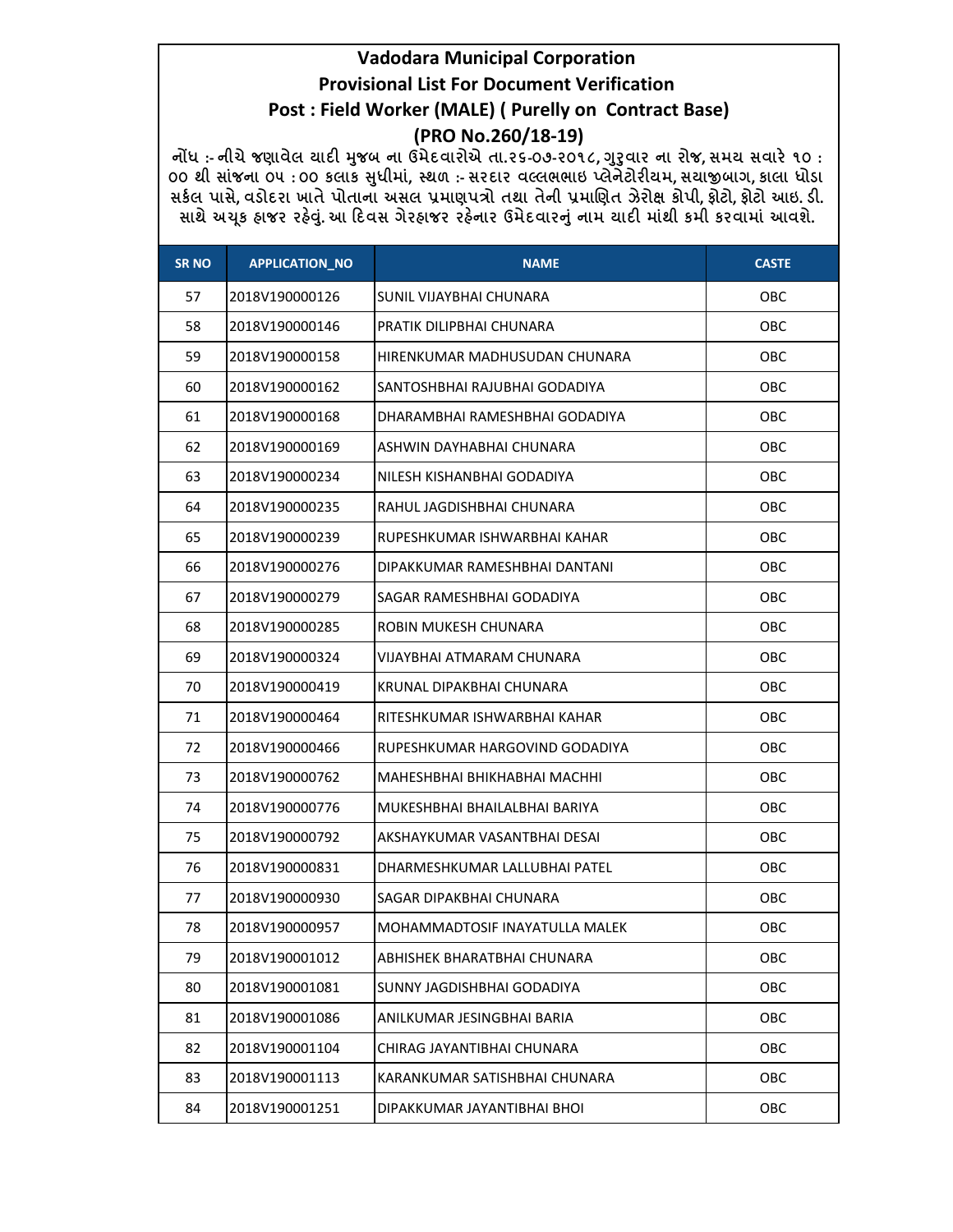| <b>SR NO</b> | <b>APPLICATION_NO</b> | <b>NAME</b>                     | <b>CASTE</b> |
|--------------|-----------------------|---------------------------------|--------------|
| 85           | 2018V190001343        | RITESHKUMAR RAMESHBHAI VALAND   | OBC          |
| 86           | 2018V190001486        | SANJIV SOMABHAI TALPADA         | OBC          |
| 87           | 2018V190001610        | NITESHKUMAR BUDDHILAL NIMAVT    | OBC.         |
| 88           | 2018V190001795        | RUSHANG VIJAYBHAI SATWARA       | OBC.         |
| 89           | 2018V190001908        | VISHAL RAJESHBHAI CHUNARA       | OBC.         |
| 90           | 2018V190002105        | KALPESHBHAI RANGITBHAI PARMAR   | OBC.         |
| 91           | 2018V190002553        | MILAN MANOJBHAI CHUNARA         | OBC.         |
| 92           | 2018V190002642        | AKSHAY ASHOKBHAI CHUNARA        | OBC          |
| 93           | 2018V190002710        | KAMLESHBHAI GANPATBHAI CHUNARA  | OBC          |
| 94           | 2018V190002715        | NILESH ISHWARBHAI CHUNARA       | OBC.         |
| 95           | 2018V190002720        | ASHISH ASHOKBHAI CHUNARA        | OBC          |
| 96           | 2018V190002725        | NILESH BHAI ISHWARBHAI CHUNARA  | OBC.         |
| 97           | 2018V190002754        | CHUNARA SANDIP SHANKARBHAI      | OBC.         |
| 98           | 2018V190000044        | SANJAYBHAI KISHANBHAI GODADIYA  | OBC.         |
| 99           | 2018V190000057        | BHARATBHAI KISHANBHAI GODADIYA  | OBC          |
| 100          | 2018V190000197        | VIKI CHANDUBHAI VAGHARI         | OBC          |
| 101          | 2018V190000284        | NITIN MUKESH BHAI CHUNARA       | OBC          |
| 102          | 2018V190000940        | NATUBHAI LAXMANBHAI MALI        | OBC          |
| 103          | 2018V190000028        | VIJAYBHAI KISHANBHAI GODADIYA   | OBC.         |
| 104          | 2018V190000035        | KALPESHBHAI JAGDISHBHAI CHUNARA | OBC.         |
| 105          | 2018V190000052        | RAMBHAI KISHORBHAI GODADIYA     | <b>OBC</b>   |
| 106          | 2018V190000069        | KRUNAL RAMESHBHAI CHUNARA       | OBC          |
| 107          | 2018V190000111        | DHARMESHBHAI NAGINBHAI GODADIYA | OBC          |
| 108          | 2018V190000132        | MEHULKUMAR DAHYABHAI MAKVANA    | OBC          |
| 109          | 2018V190000134        | SATYAM SANJAYBHAI CHUNARA       | OBC          |
| 110          | 2018V190000142        | NIKESH SANJAYBHAI GODADIYA      | OBC          |
| 111          | 2018V190000156        | ARUN KAILASHBHAI GODADIYA       | OBC          |
| 112          | 2018V190000179        | KAILASHBHAI RAJUBHAI GODADIYA   | OBC          |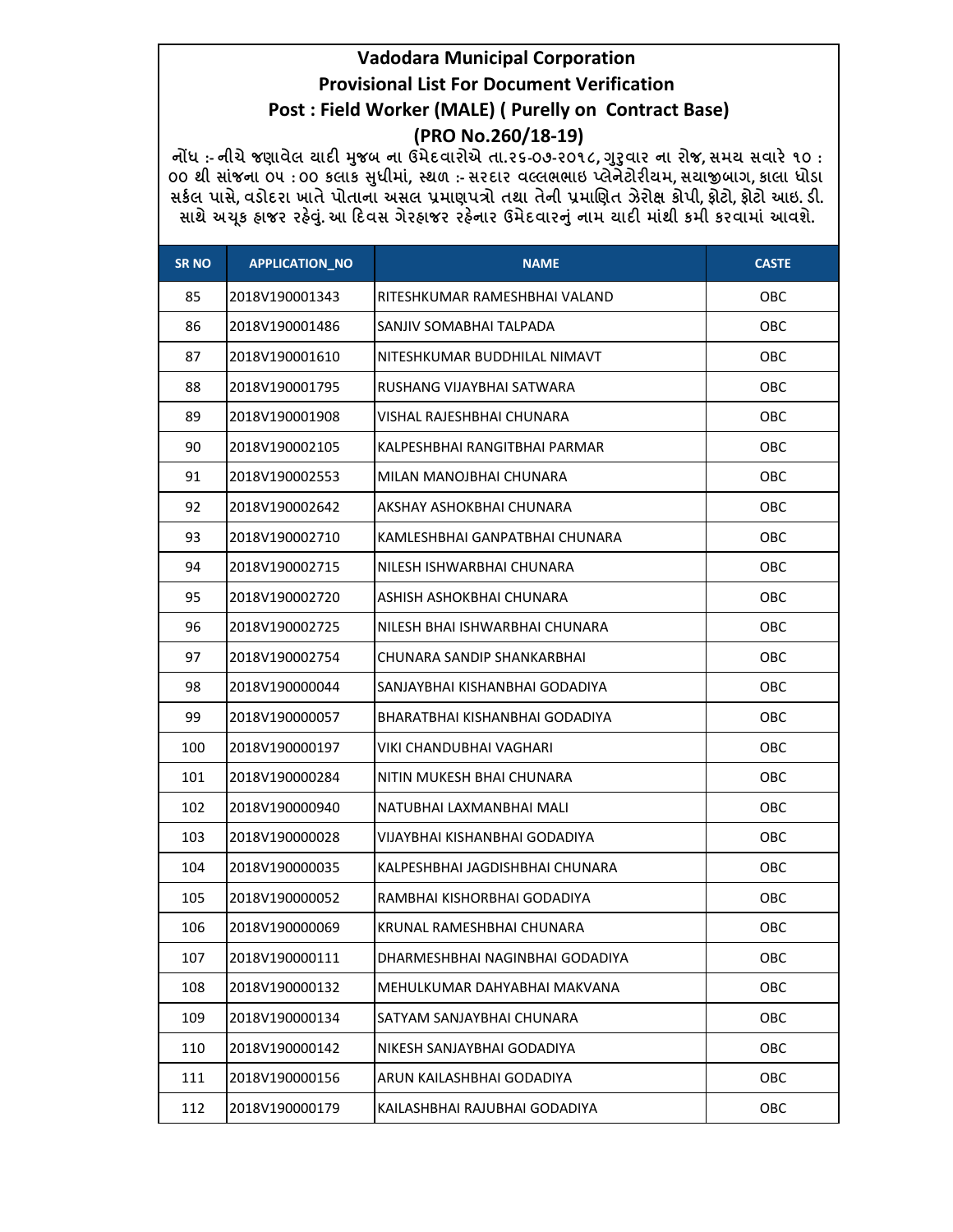| <b>SR NO</b> | <b>APPLICATION_NO</b> | <b>NAME</b>                        | <b>CASTE</b> |
|--------------|-----------------------|------------------------------------|--------------|
| 113          | 2018V190000184        | <b>VIRAL VIJAYKUMAR CHUNARA</b>    | OBC          |
| 114          | 2018V190000188        | JAYARAJBHAI JAGUBHAI PADAVA        | OBC.         |
| 115          | 2018V190000191        | RITESHKUMAR ISHWARBHAI KAHAR       | OBC          |
| 116          | 2018V190000201        | MUKESHKUMAR RAMESHBHAI GODADIYA    | OBC          |
| 117          | 2018V190000208        | SNEHAL RAJESHBHAI CHUNARA          | OBC.         |
| 118          | 2018V190000210        | AVINASH RAJUBHAI GODADIYA          | OBC          |
| 119          | 2018V190000211        | AKSHAY RAMESHBHAI CHUNARA          | OBC.         |
| 120          | 2018V190000232        | MUKESH CHANDUBHAI MACHHI           | <b>OBC</b>   |
| 121          | 2018V190000289        | SANDIP SHANKARBHAI CHUNARA         | OBC          |
| 122          | 2018V190000404        | <b>VIJAY BAKORBHAI CHUNARA</b>     | OBC          |
| 123          | 2018V190000463        | SURESHBHAI PARSOTTAMBHAI MACHHI    | OBC          |
| 124          | 2018V190000556        | CHIRAGKUMAR DIPAKBHAI SAKARIYA     | OBC          |
| 125          | 2018V190000595        | NIHALKUMAR MAHEBUBBHAI GHANCHI     | OBC          |
| 126          | 2018V190000682        | JAGDISHBHAI MANGALBHAI PRAJAPATI   | OBC          |
| 127          | 2018V190000747        | RAVI ASHOKBHAI CHUNARA             | OBC.         |
| 128          | 2018V190000782        | AAKASH SHANTILAL CHUNARA           | OBC          |
| 129          | 2018V190001069        | KAMLESHBHAI SARTANBHAI BARIA       | OBC          |
| 130          | 2018V190001080        | ROHITKUMAR BABUBHAI PATNI          | OBC          |
| 131          | 2018V190001089        | ANILKUMAR BAJRANGBHAI KAHAR        | OBC          |
| 132          | 2018V190001106        | MAHESHBHAI VALJIBHAI BHALIYA       | OBC          |
| 133          | 2018V190001108        | MANISH KUMAR JAYANTIBHAI VALAND    | OBC          |
| 134          | 2018V190001148        | SHAKUN SATISHBHAI KAHAR            | OBC          |
| 135          | 2018V190001176        | TARUN SATISHBHAI KAHAR             | OBC          |
| 136          | 2018V190001467        | SANDIPKUMAR JUVANSINH BARIA        | <b>OBC</b>   |
| 137          | 2018V190001566        | AAKASH BHARATBHAI CHUNARA          | OBC          |
| 138          | 2018V190001630        | RAHUL BHARATBHAI CHUNARA           | OBC          |
| 139          | 2018V190001647        | MAHENDRAKUMAR SHIVABHAI BHALIYA    | OBC          |
| 140          | 2018V190001695        | SHAILESHKUMAR RAJESHBHAI DHARAJIYA | OBC          |